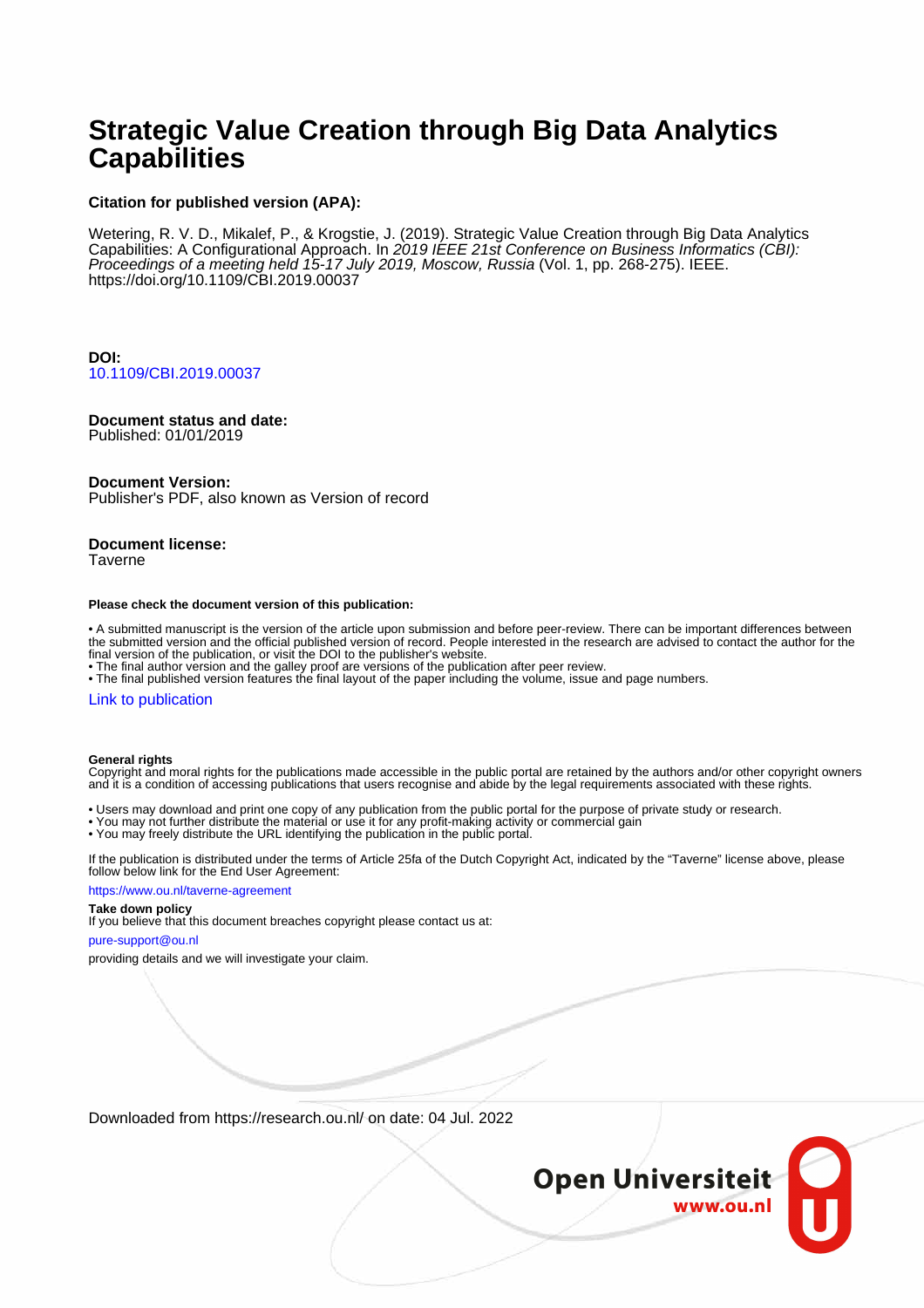# Strategic value creation through big data analytics capabilities: A configurational approach

Rogier van de Wetering *dept. of Information Sciences Open Univeristy* Heerlen, the Netherlands rogier.vandewetering@ou.nl

Patrick Mikalef *dept. of Computer Science Norwegian Uni. of Science and Tech.* Trondheim, Norway patrick.mikalef@ntnu.no

John Krogstie *dept. of Computer Science Norwegian Uni. of Science and Tech.* Trondheim, Norway john.krogstie@ntnu.no

*Abstract***— Despite the documented potential of Big Data Analytics Capabilities (BDAC), it is by no means clear how they support the capacity of firms to purposefully create, extend, or modify their resource bases, i.e., dynamic capabilities (DC). This study extends current literature by exploring and elucidating various contingent big data capabilities, resources, and conditions that lead to the formation of these DCs in today's turbulent business environment. We use a qualitative approach using a cross-interview study method. Hence, we collected data through semi-structured interviews with field domain experts. In total, 27 interviews were held with key and senior informants from different firms. Co-authors analyzed the obtained data through the use of qualitative coding techniques. Our results show that there are various contingent BDAC resource solutions that drive, moderate, and condition the development of DCs. These outcomes also show that no single antecedent condition explains DCs in practice. These insights are important for firms that are becoming more data-driven. Outcomes are valuable for practice as firm executives now have insight into the process and main BDA capabilities they can focus on while planning, initiating, and evolving big data analytics projects and their digital business strategies.**

*Keywords— Big data analytics capabilities, dynamic capabilities, configuration theory, qualitative coding, IT value creation.*

# I. INTRODUCTION

Scholars and practitioners have investigated the conditions and pathways through which firms can incorporate information technology (IT) and data-driven business opportunities into their competitive digital business strategies [1-3]. It is, therefore, not surprising that firms across a wide range of markets and industries are exploring and exploiting big data as a strategic IT investment [4, 5]. This significant development is also displayed by Gartner, who argues that by 2020, there will approximately be 21 billion of connected sensors that will generate enormous amounts of data [6]. Today's business and IT leaders place a high priority on the role of IT to deliver meaningful insights so that it supports them in the process of making better decisions based on facts, rather than instincts and presuppositions. Big data tools and applications comprise a particularly interesting set of options, especially for high-velocity markets, and can promote sensemaking, solution development, decision supporting, and even real-time forecasting [7]. In general, big data analytics (BDA) can be considered the application of advanced analytics and statistical techniques for varying large-scale data sets [8].

There are many classifications of 'big data' in the literature, business reports, and white papers that share a common denominator. Hence, we define 'big data' as the enormous amounts of diverse observational data which support different types of business decisions [9]. It comes

without saying that big data provides firms with a nexus of ventures. Notwithstanding big data's potential, we see that firms are also struggling with the many challenges that come along its deployment. These struggles are also supported by recent literature that questioned the success rate of big data projects and how to lead to a sustained strategic value [2]. These challenges and possible obstacles include choosing the right technical infrastructure hardware, software functionalities, data maintenance, and data quality (e.g., completeness, the validity of data, consistency, and accuracy).

Big data analytics capabilities (BDACs) gained considerable attention in both the academic and the business environment [10, 11]. BDACs are the multi-dimensional and complementary competencies that collectively enable firms to transform their current business models and value-added processes by effectively orchestrating and deploying its data, technology, and talent[12, 13]. BDACs enable firms to improve existing products or services through more precise identification of customer feedback and real-time operational monitoring[14]. Also, BDACs allow firms to sense customer needs, seize business opportunities that were previously not identified, and reconfigure existing ways of operating based on the insight that big data analytics indicates [12]. Literature has also shown that firms could enhance marketing, production, and delivery processes and adequately facilitate in the speed to which firms can respond and by improving their evolutionary fitness to the environment [15].

Hence, we motivate this work through the various related factors that have been described up until now. In the academic and practitioner literature, conceptions and interpretations differ on BDAC. Consequently, there is no consensus on how firms can genuinely embrace, adopt, and deploy data-driven innovations, and the business shifts they entail [8, 11]. Second, the primary focus and approach of BDA studies are on the technical level, including analytics infrastructures and tools to support insight extraction rather than leveraging such technologies for competitive gains [1]. Successively, many scholars disregard other vital facets and organizational aspects, which should be incorporated into strategy and operations thinking. Third, many studies follow a reductionist approach, through which seemingly complex effects are represented through simple sets of cause and effect relationships [12]. Also, most research is somewhat fragmented, which makes it challenging to evaluate the business value. For instance, [16] identify data storage and data transport as essential aspects of the value of big data.

On the other hand, [17] focus on aspects related to the characteristics of data itself, while [18] place the spotlight on the human element of big data, and specifically on the importance of the data scientist. Also, many studies neglect the presence (or absence) of enabling factors (and thus also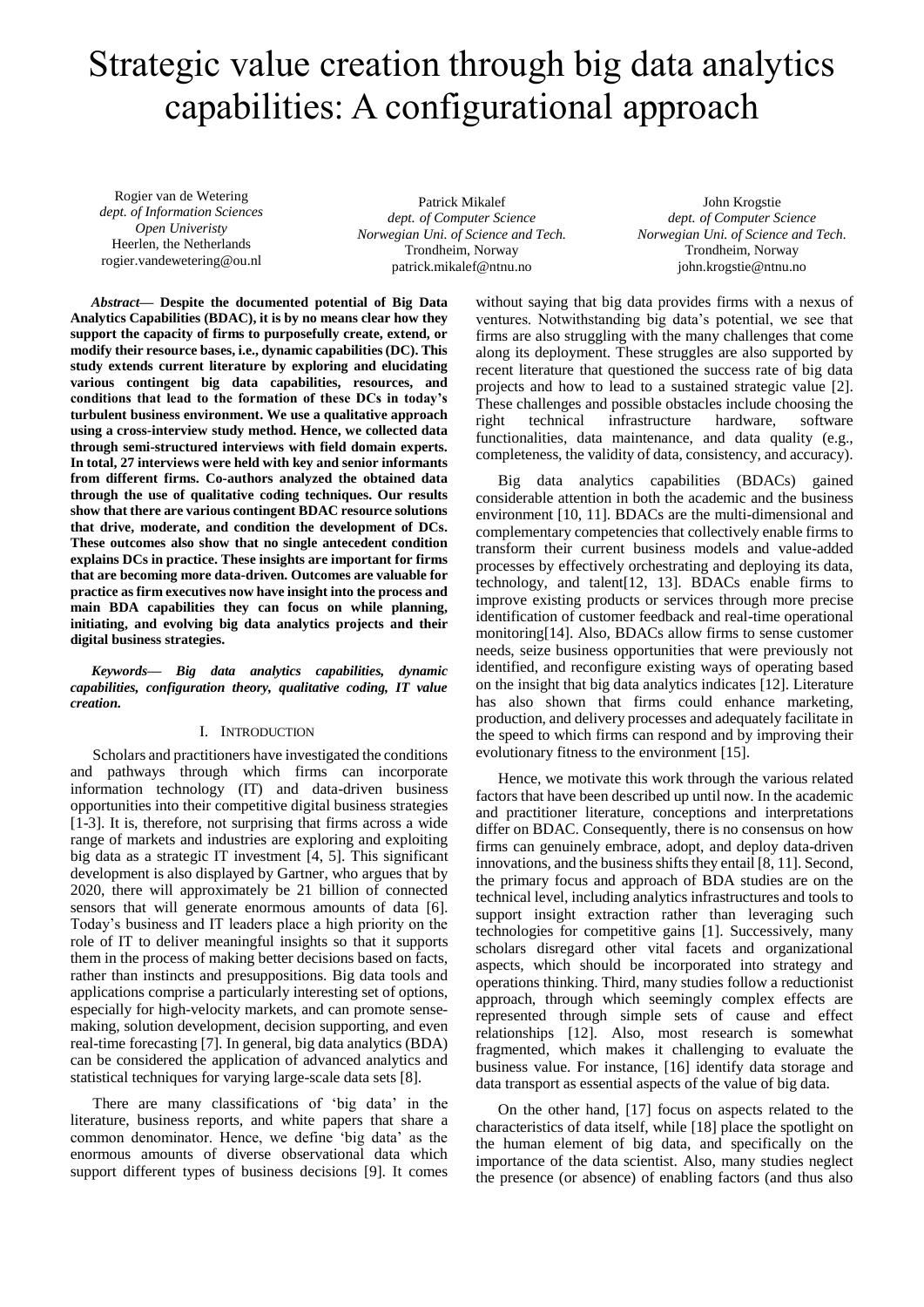hindering factors) like data and information governance practices [19, 20]. Lastly, and most importantly, by developing a strong BDAC, firms will be in a better position to identify customer needs and develop tailored marketing strategies, and even customized products and services.

We have early anecdotal evidence that a firm' BDAC enables firms to sense the competitive environment and respond promptly, thus providing them with a dynamic capability (DC) and a first-mover advantage. However, more research is required to understand the conditions and mechanisms through which data-based insight translates into action. However, it is, currently, by no means clear how BDACs facilitate these DCs using specific combinations of resources and capabilities and under different conditions and modes of operation [21]. This insight is essential, as contemporary firms need to unfold the potential of BDACs into their business strategies, organizational routines, and processes [22]. The above-described circumstances leave us with many unanswered questions. Specifically, what is the role of a particular BDA capability and resource given specific conditions and environmental circumstances? What type of complementarities can we identify among the BDA capabilities? As a matter of fact, what are these capabilities? Moreover, what kinds of mechanisms need to be in place to develop and enhance the firm's DCs?

We contend that a more fine-grained configurational approach is needed to answer these questions and to understand the manner through which BDAC can add strategic value for firms that operate in competitive environments. We build this argument based on the foundations of resource-synchronization and DC theories. These theories are appropriate because they consider the targeted use of firm assets and resources (including IT) as a differentiating and value creating force within organizations [23] under different environmental and market conditions [24]. Against this background, the objective of this research is twofold. First, to identify a coherent set of concepts and notions that collectively comprise what is referred to in the literature as BDACs. Second, we try to explore and elucidate the various contingent capabilities, resources, and conditions that lead to the development of multifaceted DCs. In effect, the guiding research question for this work is:

# *'What combinations of big data analytics capabilities in practice lead to the formation of dynamic capabilities,' and 'what are enabling factors that condition the contribution of these particular capabilities?'*

Our work tries to address the guiding question by using the following structure. First, we provide an overview of the theoretical foundations of our study. Then, we proceed with the methods, with a focus on our critical literature review to identify building blocks of BDA capabilities and on the possible catalysts and hindrances. We also outline our data collection efforts and outline the profiles of our respondents as well as the case firms. Our results section shows that there is equifinality in outcomes. This outcome means—through a 'holistic' view—that different combinations of BDACs capabilities, resources, and conditioning factors yield the formation of DCs. We conclude with a discussion on both the practical and theoretical implications of the study and highlight some critical limitations that could guide future research.

# II. BACKGROUND

# *A. Resource-based view and dynamic capabilities*

We ground our work on the resource-based view of the firm (RBV), as well as the widely acknowledged dynamic capabilities view (DCV). A vast majority of IT-business value research grounded their claims and arguments on the RBV [25]. The RBV provides a solid foundation upon which firms can identify and evaluate all relevant resources (including IT assets, infrastructure, resources, and capabilities) toward their importance and deploy them to achieve and sustain competitive advantage [25, 26]. The RBV is grounded in economic scholarship concerned with firm heterogeneity and conditions of imperfect competition. The notion of resource in contemporary research was subsequently further split to encompass resource-picking and capability-building [27]. Amit and Schoemaker [28] also define firms' resources as tradable and non-specific firm assets, and capabilities as nontradable firm-specific abilities to integrate, deploy, and utilize other resources within the firm. Hence, firm resources represent the input of a production process, while firms' capability is the capacity to deploy these particular (IT) resources to improve productivity. The RBV provides valuable ways for information systems (IS) research to think about how IT contributes to firm performance and how to create business value [29]. These studies, in particular, acknowledge that the process of leveraging IT resources in combination with other organizational resources is a source of competitive advantage and value creation.

Although the RBV perspective may provide some critical insights on the necessary types of IT resources that a firm must own or have under its control, it does not explicitly address and define how they collectively should be leveraged to derive business value. Also, another shortcoming of the RBV perspective is that it does not take into consideration the competitive environment when examining the value of IT resources. The DCV addressed these particular shortcomings as a means for firms to evolve in changing environments and maintain a competitive edge [30]. The DCV enables the examination of the organizational capabilities towards which firm resources should be directed to achieve competitive performance gains [31]. The DCV has been one of the most influential theories and perspectives in the study of strategic management and attempts to explain—by extending the RBV—the processes through which a firm evolves in changing environments and maintains a competitive edge [32]. Due to conditions of high environmental uncertainty, market volatility, and frequent change, scholars have raised questions regarding the rate to which traditional operational and existing 'resource-based' capabilities erode and cease to provide competitive gains [33].

Based on the idea that firms must be able to be stable enough to continue to deliver value in their distinctive way, and agile and adaptive enough to restructure their value proposition when circumstances demand it, there is a welldocumented distinction between ordinary (operational or zero-order) and dynamic capabilities [34]. However, the resources owned or controlled by the firm are imperative in determining what types of capabilities a firm can develop, and of what value they will be. In the context of IS literature, several studies have examined how IT and architectural assets and resources infused in organizational capabilities can help firms renew or reconfigure their existing mode of operating [35-37], what is essential is to infuse IT investments into the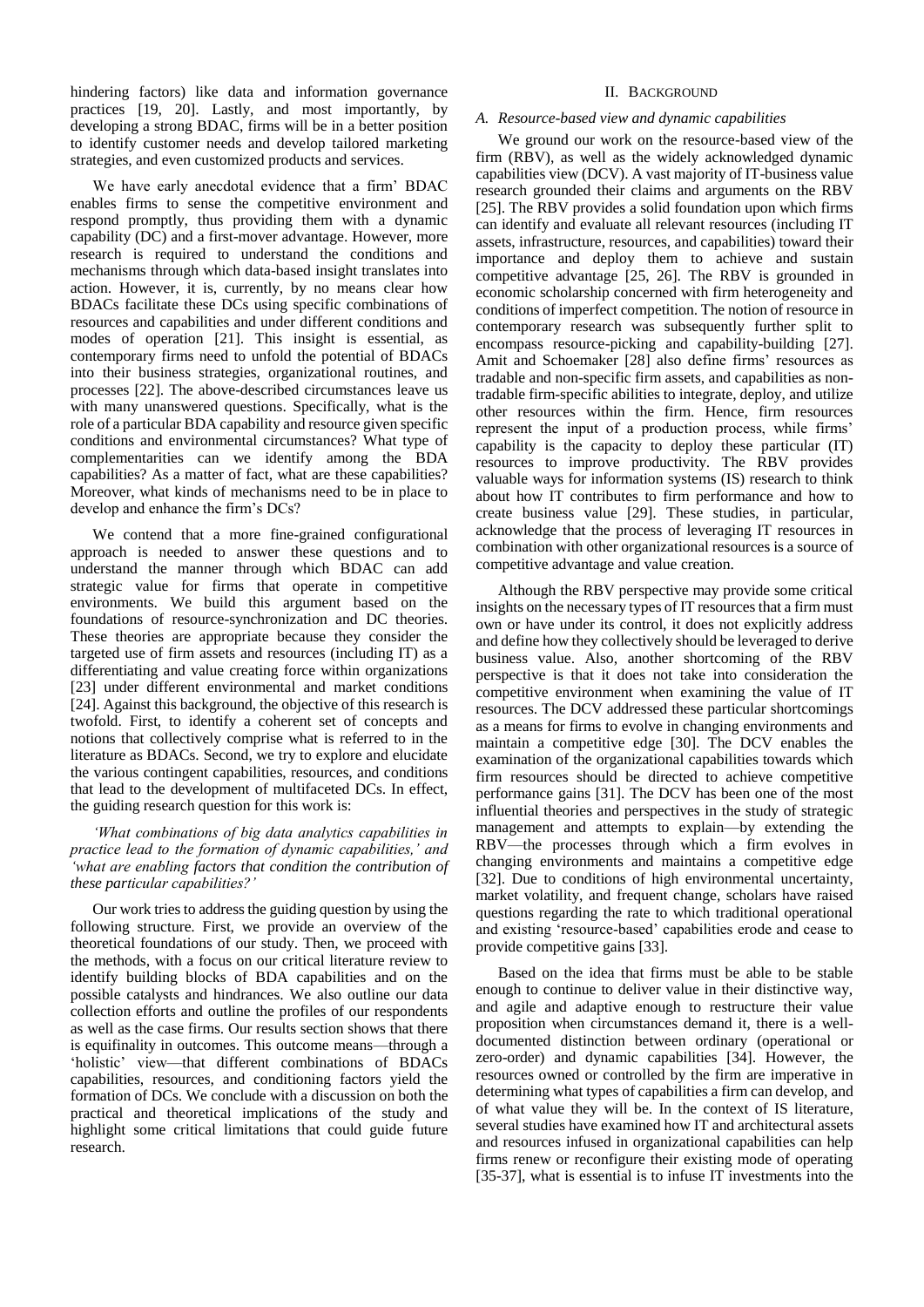organizational fabric to derive sustained competitive value [38].

We regard a firm's DCs as the general ability to use resources—processes explicitly to integrate, reconfigure, gain, and release resources—to match and even create market change [31]. The DCV generally assumes that DCs positively influence a firm's adaptive behavior, nature, and a competitive edge. However, this relationship seems a bit more complicated, as there are factors in play that condition the development of DCs and their business value [39]. For instance, there are situations where firms are better off not investing in the development of DCs as the particular benefits may be overturned by associated development and maintenance cost [40]. Likewise, the degree of environmental turbulence and heterogeneity influences the contributions of DCs [41]. Recent work has synthesized an empirically validated the main routines that underpin DCs and suggested to measure DCs using the following measurable routines: (1) 'sensing' the environment, (2) 'seizing' business opportunities, and (3) 're-configuring' the firms' intangible and tangible assets to maintain competitiveness [42].

# *B. Configuration theory*

Next, to the above theoretical foundations, we highlight the essence of configuration theory. This theory sheds light on how complementary BDA practices bundled together lead to the formation of DCs and how we can project the most effective configurational solutions. Hence, configuration theory aims to identify patterns and combinations of variables and reveal through a 'holistic' lens how their synergistic effects lead to specific outcomes [43]. Configurations occur by different combinations of causal variables that affect an outcome of interest [44]. In contrast with mainstream variance and process theories applied in information systems research, configuration theory supports the concept of equifinality, meaning that the same outcome can be a result of one or more sets of configuration patterns [43]. Thus, different configurations of these (BDA) capabilities can yield superior development capacities and performance, also depend on the level of environmental turbulence. Related to our focal problem, i.e., the formation of DCs using complementary BDACs, an example could be adopting a particular activity (e.g., investing in organizational learning) that has a higher payoff when simultaneously adopted with a complementary activity (e.g., fostering a data-driven culture enterprise-wide). This configurational approach has gained increased attention and acceptance within a wide variety of research fields, including IS, sustainability, innovation, and management [45- 47].

# III. METHOD

# *A. Selection of key concepts*

We employed a review approach to unfolding the primary building blocks of BDA capabilities and on the possible catalysts and hindrances in attaining business value. Within the scope of our study, we tried to identify those concepts that underlie the dimensions of the theories used within the context of big data. Also, we wanted to explore what conditioning factors are essential when considering and deploying BDAC in firms. For this, we reviewed the foundational literature on IT business value which builds on the resource-based view and the dynamic capabilities view of the firm including [48, 49], as well as the latest literature in the domain of big data analytics capabilities [10, 12, 14, 50] and other enablers and

hindrances of value creation [21, 51]. Tables 1 and 2 show the results of our literature review and identification of concepts. We used the outcomes of this review to develop our interview guide and prepare for the interviews.

TABLE 1 OVERVIEW OF BIG DATA ANALYTICS CAPABILITIES

| Big data analytics resources and capabilities                                                                                                                                                                                                   | <b>Key sources</b> |
|-------------------------------------------------------------------------------------------------------------------------------------------------------------------------------------------------------------------------------------------------|--------------------|
| <b>Tangible resources</b>                                                                                                                                                                                                                       |                    |
| Technology: New technologies are essential to<br>handle the large volume, diversity, and speed of<br>data accumulated by firms. Further, firms employ<br>novel approaches for extraction, transformation,<br>and analysis of data.              | $[52]$ , $[10]$    |
| Data: Firms tend to capture data from multiple<br>independently<br>of<br>structures,<br>and<br>sources,<br>continuously. Aspects concerning data such as<br>quality, sources, methods for curating are important<br>in deriving business value. | $[15]$ , $[51]$    |
| <i>Financial:</i> Financial resources can be considered as<br>direct investments in support of these technologies<br>or working hours allocated to experimentation by<br>utilizing the potential of big data.                                   | $[10]$ , $[12]$    |
| <b>Human Skills</b>                                                                                                                                                                                                                             |                    |
| <i>Technical Skills:</i> Technical skills refer to the know-<br>how that is necessary to leverage the new forms of<br>technology and to analyze the varied types of data<br>to extract intelligence from big data.                              | $[52]$ , $[10]$    |
| Managerial Skills: Managerial skills pertain to<br>competencies of employees to understand and<br>interpret results extracted from big data analytics<br>and utilize them in meaningful ways.                                                   | $[10]$ , $[53]$    |
| <b>Intangible resources</b>                                                                                                                                                                                                                     |                    |
| Organizational Learning: Organizational learning<br>concerns the degree to which employees are open to<br>extending their knowledge in the face of new<br>emerging technologies.                                                                | [54]               |
| Data-driven Culture: A data-driven<br>culture<br>describes the degree to which top management is<br>committed to big data analytics, and the extent to<br>which it makes decisions derived from intelligence.                                   | $[52]$ , $[10]$    |

TABLE 2 OVERVIEW OF ENABLING/HINDERING FACTORS

| Enablers and hindrances in dynamic capability                                                                                                                                                               | <b>Key sources</b> |  |  |  |  |  |  |  |  |
|-------------------------------------------------------------------------------------------------------------------------------------------------------------------------------------------------------------|--------------------|--|--|--|--|--|--|--|--|
| development                                                                                                                                                                                                 |                    |  |  |  |  |  |  |  |  |
| IT Governance: The importance of governance<br>of IT has been documented in past empirical<br>literature with decisions about appropriation<br>rights significantly affecting the value of IT<br>resources. | $[55]$ ; [56]      |  |  |  |  |  |  |  |  |
| Lag effects: There is substantial empirical<br>evidence that the impact of IT investments needs<br>to be considered under the prism of time lags.                                                           | [48, 57, 58]       |  |  |  |  |  |  |  |  |
| <i>Environmental factors:</i> The competitiveness,<br>dynamism, and rate of technological change of<br>the environment may have a substantial effect on<br>the value IT delivers.                           | [48, 59]           |  |  |  |  |  |  |  |  |

#### *B. Cross-interview study*

The cross-interview study approach is well-suited for our exploratory study to investigate organizational issues [60] and allows us to present plentiful evidence and a clear statement of theoretical arguments [61]. This approach enabled us to explore differences within and between cases and to gain a better understanding of the phenomena at hand [62]. In particular, we gained a better and more in-depth understanding of how BDA resources and capabilities add value to the development of DCs in practice. The multiple cases approach allowed us to apply a form of replication logic through which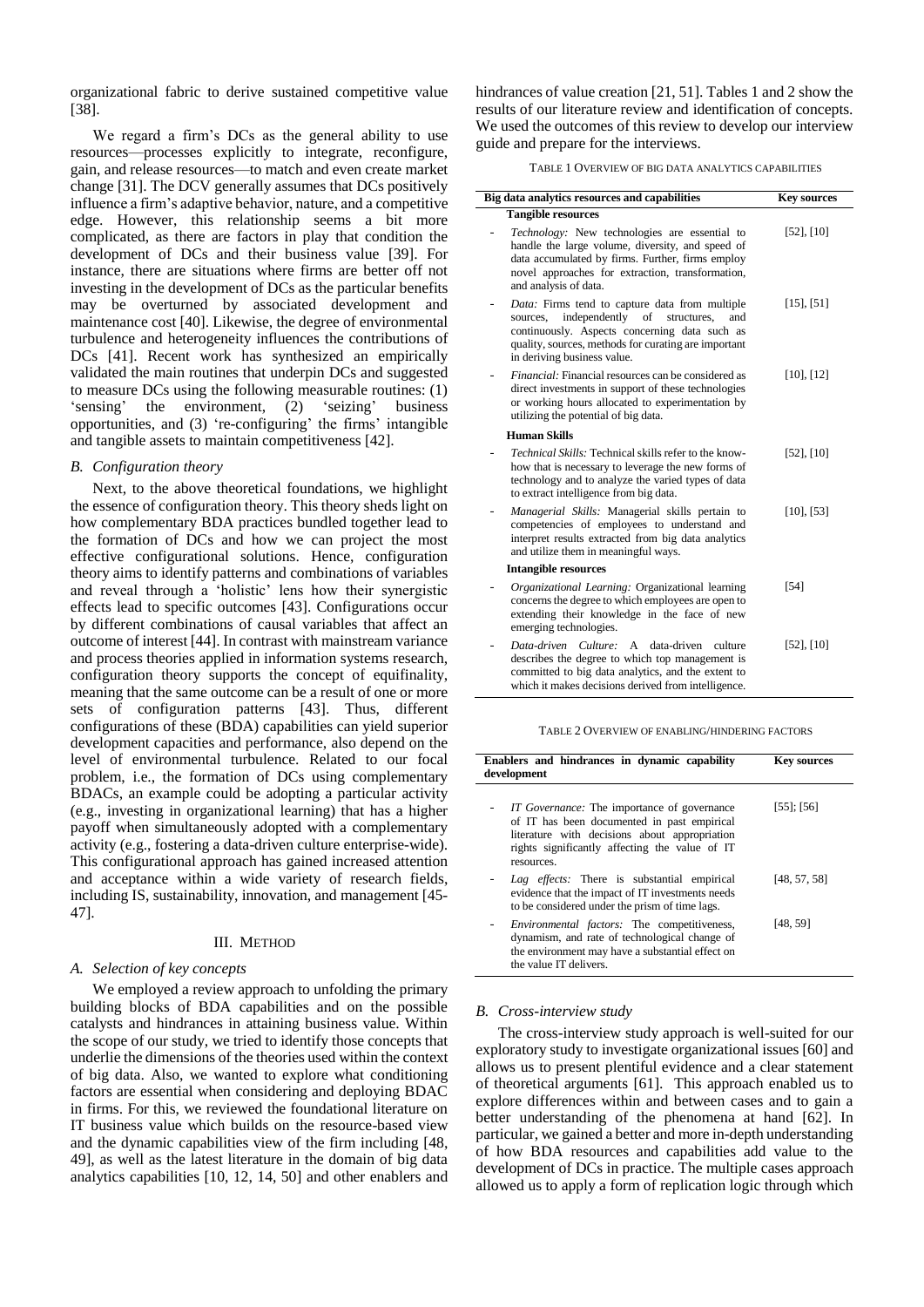we treat all incorporate cases as a series of experiments that confirm or negate emerging conceptual insights [63].

#### *C. Data collection*

We performed our data collection through face-to-face semi-structured interviews with field domain experts from a wide variety of firms operating in different markets and industries, i.e., public, private, industry, and consulting. We pre-defined some of the central questions and themes, following our critical literature review and tried to get as many insights possible from the responses of the key informants [64]. We selected the companies and interviewees carefully using a convenient and non-probabilistic technique to gain obtain rich insights concerning the focal study problem. We managed to identify experienced and knowledgeable respondents that work in diverse markets and industries that all deal with turbulent markets. We sought firms for our sample that either just recently started with big data deployments (with a minimum of 2 years of deployment to assess BDAC's pay-off) or had invested considerable time and effort in gaining value from big data. Also, we included the condition that each firm had a (sub) department explicitly focusing on big data. We screened our cases for these criteria. So, our final selection of our respondents includes CIOs, IT managers, and big data analysts and strategists from firms that are considered established in their market in the European region, with most companies being based in Norway, the Netherlands, Italy, and Germany. Table 3 provides a highlevel overview of the profile of our respondents and the case organizations.

TABLE 3 PROFILE OF RESPONDENTS

|                            | <b>Frequency</b> | Percentage |
|----------------------------|------------------|------------|
| <b>Years of employment</b> |                  |            |
| 2-4 years                  | 7                | 26%        |
| $5 - 7$                    | 9                | 33%        |
| More than 8 years          | 11               | 41%        |
| <b>Number of employees</b> |                  |            |
| 8-500 employees            | 13               | 48%        |
| 500-16.000 employees       | 14               | 52%        |
| Profile                    |                  |            |
| CIO                        | 12               | 44%        |
| Data analyst/strategist    | 4                | 15%        |
| IT manager                 | 11               | 41%        |

We followed a semi-structured study protocol for each interview during our data collection process to minimize response bias [65]. We held the interviews in a conversational style. We opened each interview with a broad discussion on their role within the firm, how these key informants perceive the value of big data and then proceeding on to the themes of the interview guideline. In total, 27 interviews were held with key and senior informants from different firms and departments through which we obtained additional secondary company-related documents. Each interview lasted approximately one hour and a half leading to a total of 56 person-hours. As accustomed to doing, we gained (signed) consent to record the interviews so that we could transcribe them and use them for further analysis.

# *D. Coding analyses*

We used qualitative coding techniques to explore and elucidate the various contingent capabilities, resources, and conditions that lead to the development of multifaceted DCs. These techniques allowed us to systematically analyze, organize, and visualize the data [66]. On different occasions, we synthesized, critically reviewed, analyzed, structured and recorded all obtained data on different occasions using both deductive and inductive coding and classification techniques, i.e., a hybrid approach [64, 67]. Hence, we used pre-defined codes for the BDACs and enablers and hindrances in dynamic capability development, as we outlined in Table 1 and 2. We, then, applied this analytical approach iteratively to all cases to identify whether or not, particular BDACs and enabling factors were present in the case organizations and subsequently contributed to the formation of a particular DC. This approach allowed us to gain as much insight as possible [68]. Using the synthesis from these analyses jointly with the critical literature review results and the interview transcripts, we clustered the identified and isolated concepts into a tabular phase-based structure. This procedure enabled us to be iterative in the process of identifying the relevant concepts and notions that applied to each of the 27 cases. Finally, we aggregated findings and inductively identified common patterns that we present following a configurational approach [43], as we outline in section 4.2. Two co-authors independent executed the coding process by the defined themes using NVivo. Hence, the coders read all transcripts independently to find specific factors related to the required resources of a BDAC, as well as the relation with enabling or hindrance factors. We continued the coding process until we reached the inter-rater reliability of the two coders (matched in pairs) that was higher than 90 percent [69].

#### IV. FINDINGS

# *A. Extracted big data analytics capabilities and enabling factors*

This obtained structure from the analyses allowed us to represent the processing logic by which managers from DCs can obtain business value in practice. Through our critical reviews and in-depth analyses, we profoundly synthesized what the literature refers to as big data analytics capabilities. Following the classification framework of Grant [70] these are a) 'Tangible,' b) 'Human Skills,' and c) 'Intangible,' resources. Tangible resources include 'Technology' (that deal with large volumes of data), 'Data' (from multiple sources, independently of structures and continuously) and 'financial resources' (i.e., the direct investments in support of these technologies). Human skills involve both 'Technical' (i.e., know-how to leverage new forms of technology and to analyze data) as well as 'Managerial skills' (competencies to understand and interpret results extracted from big data analytics and use them meaningfully). Intangible resources include both 'Organizational Learning,' i.e., the degree to which employees are open to extending their knowledge in the face of emerging technologies), and 'Data-driven Culture' (i.e., the degree to which executives are committed to big data analytics).

In essence, the notion of a BDA capability extends the view of big data to include all related organizational resources that are important in leveraging big data to their full strategic potential. Next, to these resources and capabilities, we also identified key enablers and hindrances—through our critical review and substantiated by the interviews—that are relevant in the process of DC formation. Hence, we identified 'IT governance' that has been documented in past empirical literature with decisions about appropriation rights significantly affecting the value of IT resources and the alignment of business and IT. Possible 'Lag effects' so that need to perceive IT investments under the prism of time lags. Finally, 'Environmental factors,' i.e., environmental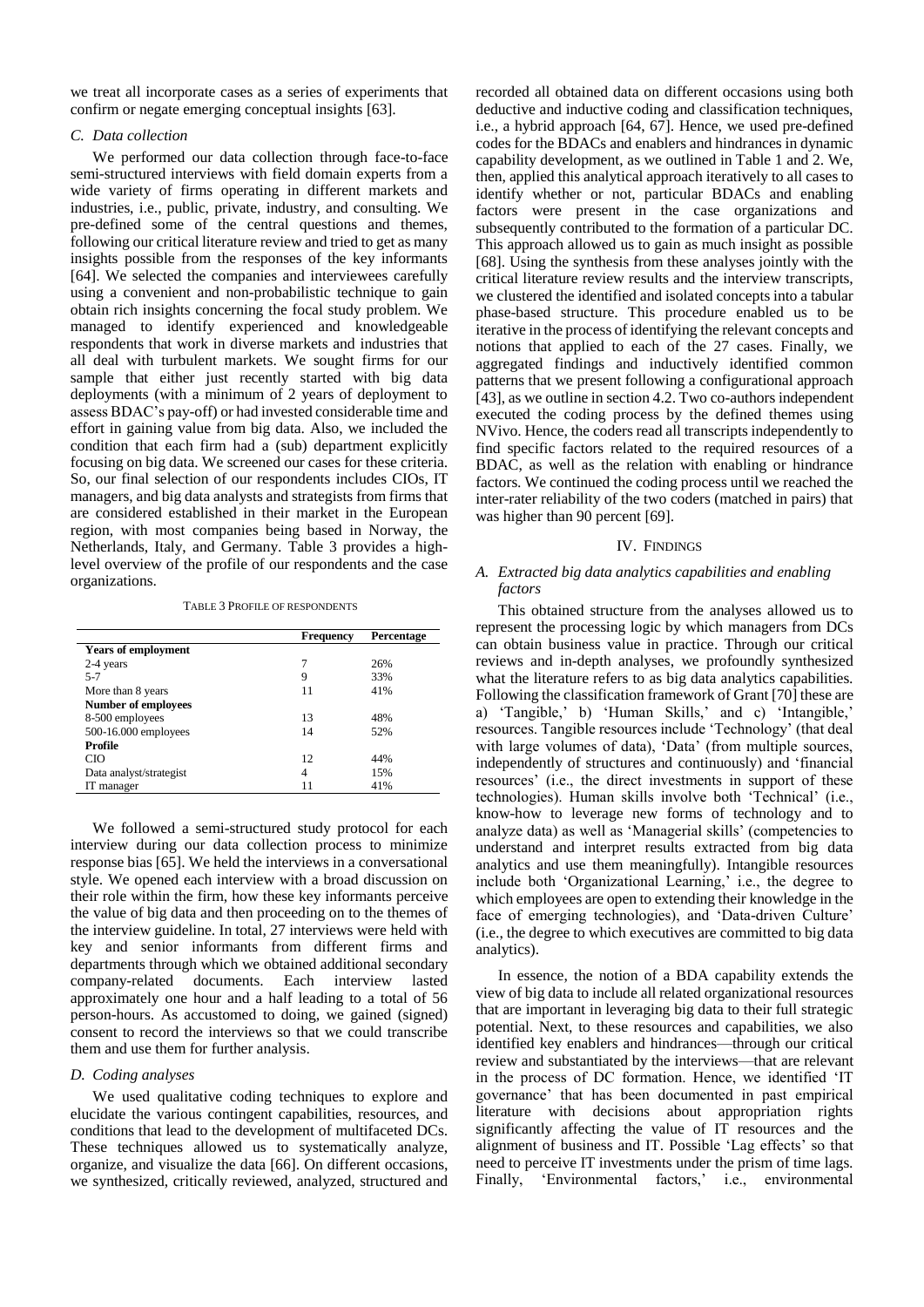dynamism, and rate of technological change of the environment may have a substantial effect on the value BDAC.

# *B. Findings through the tenets of configuration theory*

Through the analysis of all 27 cases, we identified the contingent resources and capabilities, across the sequence of DCs. We articulate the interrelationships among variables through a 'holistic' lens [43]. Moreover, we accentuate a process-oriented view on how firms can use, align, and deploy BDA resources and capabilities to generate a firm's capacity to create, extend, or modify their resource bases. In doing so, we mapped the coding solutions (of grouped firms) in the form of this tabular phase-based structure. Hence, we denote our solution in Table 4 using black circles  $(\bullet)$  for BDAC resources that are important and implemented in the big data strategy toward the development of DCs. Blank circles  $(O)$ , on the other hand, indicate the absence of this particular resource or condition. A presence of black circles for enablers and hindrances, suggests that they were important in the cultivation of DCs and thus in realizing business value from big data investments. Blank circles for enablers and hindrances suggest the opposite, i.e., they are not important. For the sake of simplicity, we did not 'weight' the presence of factors and distinguished between the central and less critical elements for a particular solution. Blank spaces indicate that a capability or condition is insignificant or a do not care situation, i.e., the condition might be either present or absent. Furthermore, we clustered all solution between SMEs (8-500 employees) and large firms (500-16.000 employees). As the resulting configurational model is grounded in complementary resources, capabilities, and working mechanisms, it is consistent with the RBV of the firm [71], and recent literature on BDA [10, 12, 72, 73]. We illustrate the process-oriented view and logic in a simplistic sequential way for our research purpose. In practice, these DCs interact in the process of reconfiguring assets and capabilities.

# *C. Configurations leading to the formation of dynamic capabilities*

Our results show that there are no single antecedent conditions (important and implemented absence, or irrelevant) that in isolation, drive or form DCs; quite the opposite. Table 6 shows all solutions that portray different combinations of BDA capabilities and resources, enabling factors, and different environmental conditions that drive the formation of DCs cost-effectively. Specifically, there are ten solutions across the sequence of DCs. Accordingly, there are three different possible outcomes for achieving high levels of 'Sensing' and three for 'Seizing.' Finally, there are four solutions for the final DC, i.e., 'Reconfiguring.' Our coding analyses unfold that—in most synthesized solutions environmental uncertainty as well as competitor decisions to embrace new technologies (big data), are significant factors that effect on the contribution toward DCs.

# *1) Sensing configurations*

Concerning 'Sensing' we see that this ability is dependent—at least for two of the three solutions—upon governance mechanisms (for large firms, see solutions II and III). Particularly for larger firms, this is something to be expected, as it makes them more accountable regarding investment decision-making and will guide them in decisionmaking processes across various organizational levels and hierarchies. We learned from the interviews that for large

firms, the process of acquiring, storing, managing, and processing big data in an ad hoc manner is not very efficient and ultimately very costly. Something striking for SMEs, i.e., the solution I, is that governance is not considered as significant. Instead, the technical skill-set and the continuous availability of data from multiple sources are considered crucial. Typically, IT governance does not discriminate against a firms' size and scale. It seems that SMEs in the modern data-driven era outperform others when primarily investing in the know-how to leverage new forms of technology and efficaciously co-evolve with environmental changes.

# *2) Seizing configurations*

Our coding outcomes showcase that there are also three solutions (IV, V and VI) within 'Seizing.' Hence, firms of solution IV (that applies to large firms) show a high presence and implementation of tangible resources, and also governance is considered important. Firms representing solution V, representing large firms, shows agility in both tangible resources as well as human skills, while the focus is on accentuating and strengthening the already present datadriven culture and knowledge extension capability. Also, for these firms, non-financial investments in BDAC drive the deployment toward DCs. Finally, within the 'Seizing' process, firms of solution VI, which were in the SME size-class, continued to show the presence of technological and financial resources as well as slight focus to extend employee knowledge in the face of emerging technologies.

#### *3) Reconfiguring configurations*

The final four solutions (solution VII-X) apply to 'Reconfiguring.' For the two solutions that apply to SMEs (solutions XIII and X), we see that the presence of 'data' is essential. Hence, these particular firm need to have real-time data while they are deploying and reconfiguring firms' tangible and intangible assets. This way, they are even more equipped to adapt to unforeseen circumstances. Larger firms (solutions XII and IX) demonstrate a strong presence of the infrastructure to deal with the enormous volume's, diversity, and speed of accumulated data. We also learned from the interviews that these firms require both organizational change and a robust technical environment to drive DCs. Our coding procedure unfolds that firms need to exploit talent, user skills, and innovative technologies, to drive and enhance the process of reconfiguring.

| TABLE 4 CLUSTERS OF CONFIGURATIONAL SOLUTIONS LEADING TO |  |
|----------------------------------------------------------|--|
| DYNAMIC CAPABILITIES                                     |  |

|                  |   | <b>Sensing</b> |   |    | <b>Seizing</b> |    |     | Reconfiguring |    |   |  |
|------------------|---|----------------|---|----|----------------|----|-----|---------------|----|---|--|
|                  | I | Π              | Ш | IV | V              | VI | VII | <b>VIII</b>   | IX | X |  |
| Org. context     |   |                |   |    |                |    |     |               |    |   |  |
| Large firms      |   |                |   |    |                |    |     |               |    |   |  |
| <b>SMEs</b>      |   |                |   |    |                |    |     |               |    |   |  |
| <b>Resources</b> |   |                |   |    |                |    |     |               |    |   |  |
| Tangible         |   |                |   |    |                |    |     |               |    |   |  |
| Technology       |   |                | Ω |    |                |    |     |               |    |   |  |
| Data             |   |                | ∩ |    |                |    |     |               |    |   |  |
| Financial        |   |                |   |    |                |    |     |               |    |   |  |
| Human Skills     |   |                |   |    |                |    |     |               |    |   |  |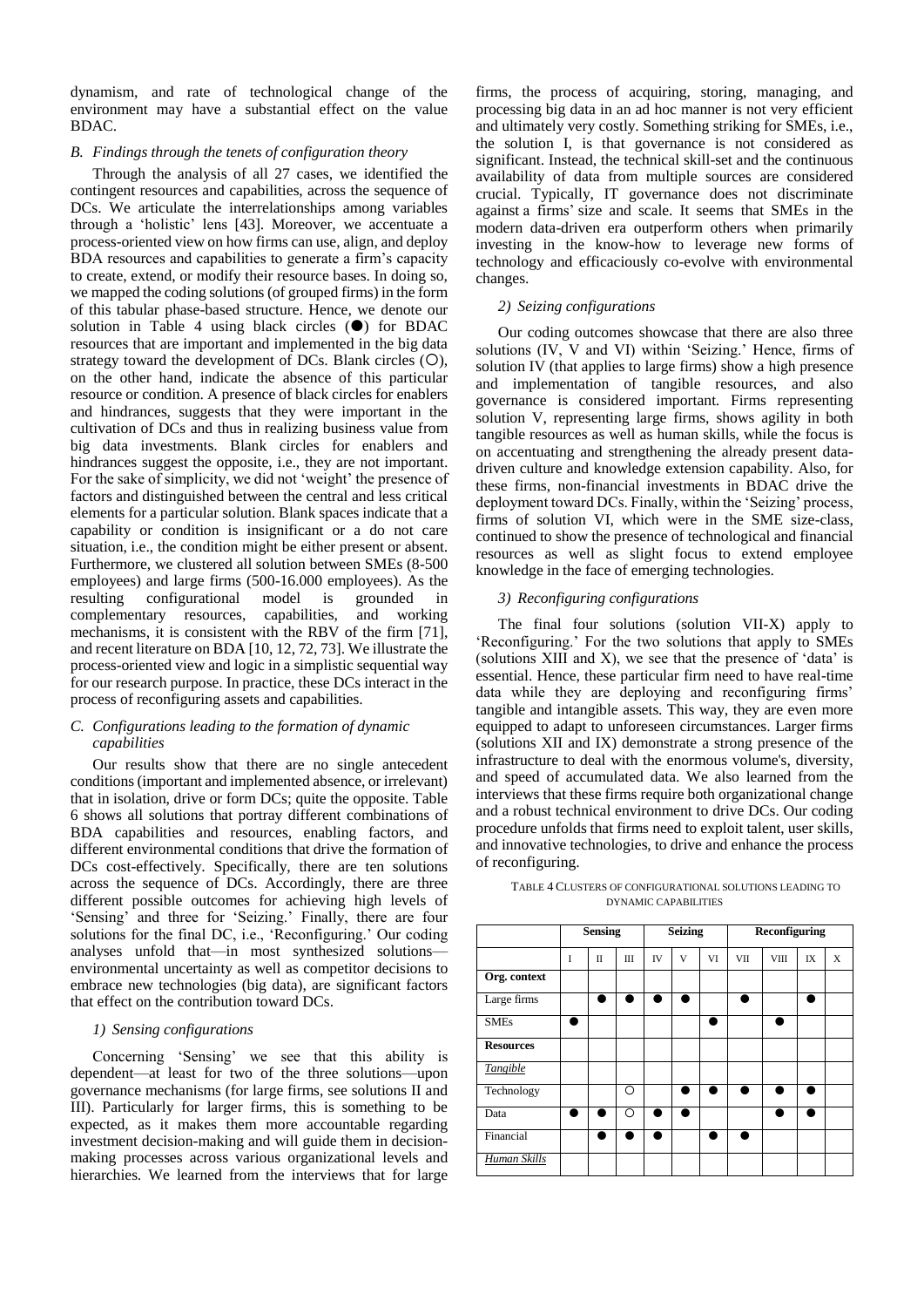| Technical<br><b>Skills</b>  |   | O |  |  |  |  |
|-----------------------------|---|---|--|--|--|--|
| Managerial<br><b>Skills</b> |   |   |  |  |  |  |
| <b>Intangible</b>           |   |   |  |  |  |  |
| Organizationa<br>1 Learning |   |   |  |  |  |  |
| Data-driven<br>culture      |   |   |  |  |  |  |
| <b>Enablers</b>             |   |   |  |  |  |  |
| IT governance               | Ω |   |  |  |  |  |
| Lag effects                 |   |   |  |  |  |  |
| Environment                 |   |   |  |  |  |  |

## V. DISCUSSION AND CONCLUSION

Our results provide both academics and practitioners with an understanding of how DCs can be formed and enhanced in different ways. We now address our core contributions to theory and practice and end our work with the limitations and the conclusion.

#### *A. Contributions to theory*

This study makes contributions to theory in several different ways. First, we provide a more in-depth understanding of the process through which complementary BDA capabilities and resources add value to firms. Hence, we showed that firms could enhance the value of the development of DCs under different patterns and interrelations among BDACs. So, our results corroborate the claim made by El Sawy et al. [74] that individual resources cannot be individually optimized to achieve better performance. In this line of thought, we contributed to the emerging literature of capturing the business value of BDA investments [10, 12, 52]. Even more, we complement the current IT and business transformation literature that recognizes that competence in leveraging IT-based resources in the competitive landscape is a source of competitive advantage [35, 75]. Our study offers a more fine-grained approach to various technology-driven capability and IT-business value studies [38, 76, 77] that argue that it is necessary for firms to invest in all the necessary (situational) IT resources. In particular, our study unfolded the organizational, social, technical, and relational aspects are essential in our particular study context. Therefore, this study lays a foundation for configurational research that extends current literature that predominantly focused on BDACs as technical capabilities. Finally, our results show that firms need to take both internal and external forces into account when planning and deploying big data and digital strategy. These outcomes extend the modern literature on the situational role of IT and digital capabilities for firms in turbulent environments [59, 75, 76].

#### *B. Contributions to practice*

Regarding practical implications, our study extends previous conceptual and empirical studies [2, 73, 78, 79], that contended that firms should embrace BDA to build superior capabilities for firm competitiveness and create business value. Hence, this study unveils to managers the potential process and core-resources they should focus on when delving into big data analytics investments and programs. Here, we also offer evidence of the potential hurdles that need to be overcome by firms. These particular insights will guide managers and executives in their decision-making processes concerning IT governance policies and big data analytics deployment schemes. Although it might seem tempting to invest lots of time and resources on driving all BDAC processes, we now argue that managers are better off at gauging resources toward specific solutions under possible financial and time-related restrictions. This way, firms will maintain alignment of their BDA initiatives with business needs, goals, and objectives under certain market conditions in which they operate.

Based on our conversations with field experts and IT executives, we also believe that big data initiatives must cut across the entire firm, and executives and decision-makers have a crucial role in creating awareness and foster a datadriven culture that is essential for most organizations. We propose that managers should make an honest assessment—in understanding their current BDA capabilities—and the emerging gaps they will need to close to seize and obtain more value from BDA investments. Such an assessment will also help to bring the most critical stakeholders on board. This way, key stakeholders know why BDACs are essential and how they are expected to contribute to a firm's ability to sense, seize and reconfigure internal and external competencies and resources to address the rapidly changing environment.

#### *C. Limitations*

Like most research, we report the most significant limitations of our study. First, we only did interviews to obtain a deep and rich understanding of BDACs in practice. Our work forms a decent foundation for future research so that our work and results can be extended, validated, and even deductively be assessed. Insights from a harmonious largescale quantitative analysis could, therefore, be promising, but beyond what this study can address. This particular route provides academics and practitioners with a granular approach toward identifying even more conditions and limitations to which BDA and the associated capabilities can add value. Such a quantitative approach is even more important because our identified enablers and hindrances in leveraging BDACs are relevant, but not exhaustive. Another limitation is that we did not elaborate extensively on the absence of particular resources or conditions in the various solutions. Also, we currently did not compare across market segments, industries, and different countries. These types of analyses are also promising. Also, a longitudinal approach could enrich our configurational perspective by offering insights into the evolving BDAC configurations. Last but not least, future research could examine various inertial forces in different forms, including political, economic, and socio-technical [80] and how firms could mitigate these inertia forces that manifest at various hierarchical and organizational levels.

#### *D. Conclusions*

We motivated our work by the fragmented BDAC literature, inconclusive evidence concerning the mechanisms through which BDAC facilitate the formation of DCs, and many unquestioned answers concerning the business value form BDAC. We now boldly claim that we have accomplished our twofold objective. First, we synthesized a coherent set of BDACs. Second, we pertinaciously showed that firms that promptly respond and adapt to changes require combinations of BDA capabilities and resources, and certain enabling conditions. As a final note, we see in practice, that big data, if leveraged successfully, provides executives and business managers with a strategic tool, which provides real-time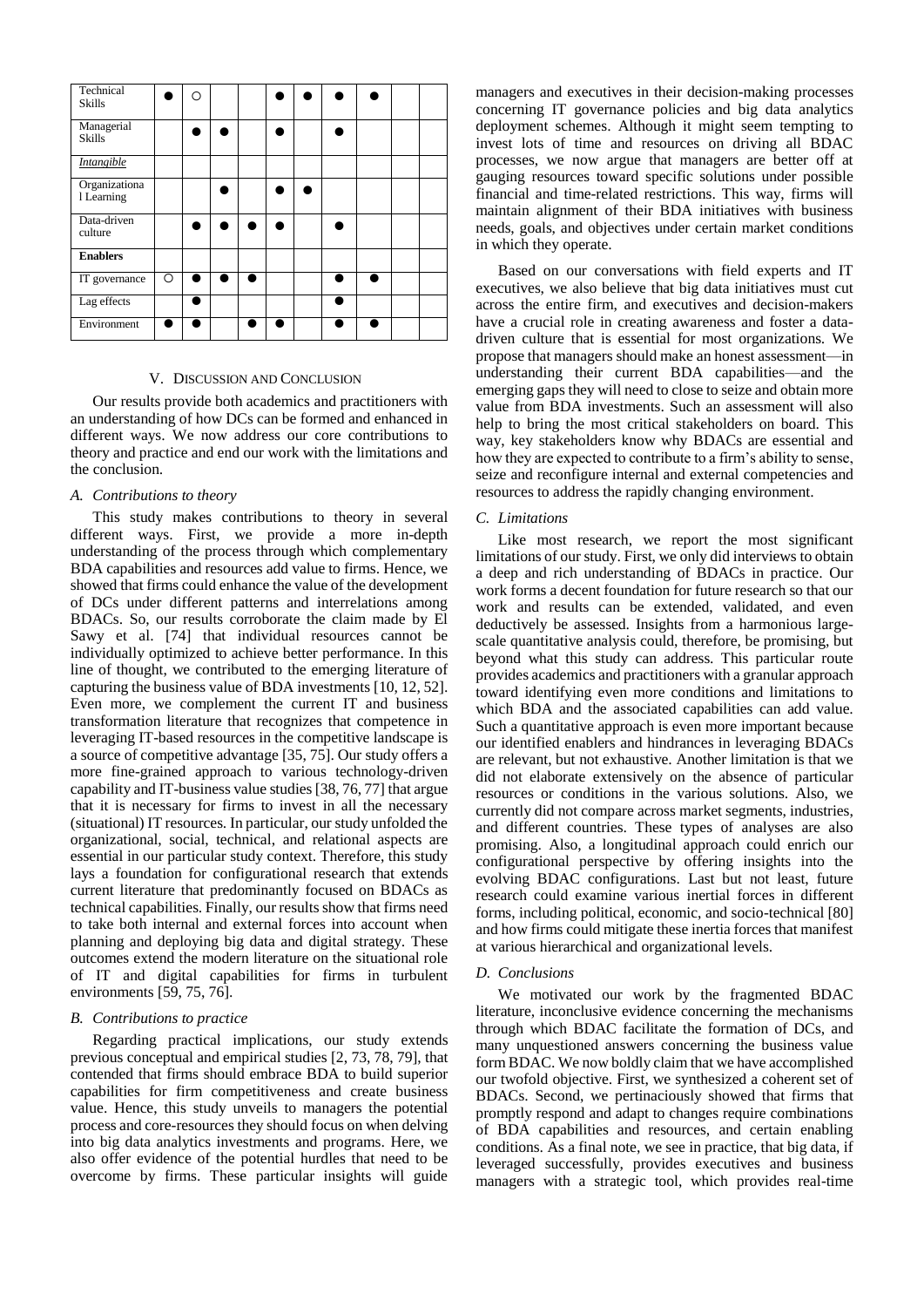insights to guide future directions. The process of leveraging big data is, however, a significant challenge as big data is not a magical panacea contrary to what some might argue. Big data still needs to be coordinated and infused into daily operations and firm-wide capabilities and integrated within firm-wide initiatives to ensure organizational success. We, therefore, call for further valuable research that substantiates our configurational BDAC perspective to build and create sustained business advantage through dynamic capabilities.

#### **REFERENCES**

- [1] I. D. Constantiou and J. Kallinikos, "New games, new rules: big data and the changing context of strategy," *Journal of Information Technology,* vol. 30, no. 1, pp. 44-57, 2015.
- [2] V. Grover, R. H. Chiang, T.-P. Liang, and D. Zhang, "Creating Strategic Business Value from Big Data Analytics: A Research Framework," *Journal of Management Information Systems,* vol. 35, no. 2, pp. 388-423, 2018.
- [3] N. Urbach, P. Drews, and J. Ross, "Digital business transformation and the changing role of the IT Function," *comments on the special issue. MIS Q Exec,* vol. 16, no. 2, 2017.
- [4] U. Sivarajah, M. M. Kamal, Z. Irani, and V. J. J. o. B. R. Weerakkody, "Critical analysis of Big Data challenges and analytical methods," vol. 70, pp. 263-286, 2017.
- [5] G. Wang, A. Gunasekaran, E. W. Ngai, and T. Papadopoulos, "Big data analytics in logistics and supply chain management: Certain investigations for research and applications," *International Journal of Production Economics,* vol. 176, pp. 98-110, 2016.
- [6] Gartner. (2017, 13/06/2018). *Gartner Data & Analytics Summits*  Available: [http://www.gartner.com/newsroom/id/3612617.](http://www.gartner.com/newsroom/id/3612617)
- [7] M. Bańbura and G. J. I. J. o. F. Rünstler, "A look into the factor model black box: publication lags and the role of hard and soft data in forecasting GDP," vol. 27, no. 2, pp. 333-346, 2011.
- [8] A. McAfee, E. Brynjolfsson, and T. H. Davenport, "Big data: the management revolution," *Harvard business review,* vol. 90, no. 10, pp. 60-68, 2012.
- [9] P. B. J. M. Q. Goes, "Editor's comments: big data and IS research," vol. 38, no. 3, pp. iii-viii, 2014.
- [10]M. Gupta and J. F. George, "Toward the development of a big data analytics capability," *Information & Management,* vol. 53, no. 8, pp. 1049-1064, 2016.
- [11] P. Mikalef, I. O. Pappas, J. Krogstie, and M. Giannakos, "Big data analytics capabilities: a systematic literature review and research agenda," *Information Systems and e-Business Management,* vol. 16, pp. 1-32, 2018.
- [12] S. F. Wamba, A. Gunasekaran, S. Akter, S. J.-f. Ren, R. Dubey, and S. J. Childe, "Big data analytics and firm performance: Effects of dynamic capabilities," *Journal of Business Research,* vol. 70, pp. 356-365, 2017.
- [13]I. O. Pappas, P. Mikalef, M. N. Giannakos, J. Krogstie, and G. Lekakos, "Big data and business analytics ecosystems: paving the way towards digital transformation and sustainable societies," *Information Systems and e-Business Management,* 2018.
- [14] P. Mikalef, M. Boura, G. Lekakos, and J. Krogstie, "Big data analytics and firm performance: Findings from a mixed-method approach," *Journal of Business Research,* vol. 98, pp. 261-276, 2019.
- [15] S. Erevelles, N. Fukawa, and L. Swayne, "Big Data consumer analytics and the transformation of marketing," *Journal of Business Research,* vol. 69, no. 2, pp. 897-904, 2016.
- [16] S. Kaisler, F. Armour, J. A. Espinosa, and W. Money, "Big data: Issues and challenges moving forward," in *2013 46th Hawaii International Conference on System Sciences*, 2013: IEEE, pp. 995-1004.
- [17] J. J. Seddon and W. L. Currie, "A model for unpacking big data analytics in high-frequency trading," *Journal of Business Research,* vol. 70, pp. 300-307, 2017.
- [18]T. H. Davenport and D. Patil, "Data scientist: The Sexiest Job of the 21st Century," *Harvard business review,* vol. 90, no. 5, pp. 70-76, 2012.
- [19] P. P. Tallon, R. V. Ramirez, and J. E. Short, "The information artifact in IT governance: toward a theory of information governance," *Journal of Management Information Systems,* vol. 30, no. 3, pp. 141-178, 2013.
- [20] P. Mikalef, J. Krogstie, R. van de Wetering, I. Pappas, and M. Giannakos, "Information Governance in the Big Data Era: Aligning Organizational Capabilities," in *Proceedings of the 51st Hawaii International Conference on System Sciences*, 2018, 2018.
- [21] P. Mikalef, I. O. Pappas, M. N. Giannakos, J. Krogstie, and G. Lekakos, "Big Data and Strategy: A research Framework," in *MCIS*, 2016, p. 50.
- [22]C. Legner *et al.*, "Digitalization: opportunity and challenge for the business and information systems engineering community," vol. 59, no. 4, pp. 301-308, 2017.
- [23]M. Wade and J. Hulland, "The resource-based view and information systems research: Review, extension, and suggestions for future research," *MIS quarterly,* vol. 28, no. 1, pp. 107-142, 2004.
- [24] S. Fainshmidt, A. Pezeshkan, M. Lance Frazier, A. Nair, and E. Markowski, "Dynamic capabilities and organizational performance: A meta - analytic evaluation and extension," *Journal of Management Studies,* vol. 53, no. 8, pp. 1348-1380, 2016.
- [25]J. B. Barney, "Resource-based theories of competitive advantage: A tenyear retrospective on the resource-based view," *Journal of management,* vol. 27, no. 6, pp. 643-650, 2001.
- [26]R. Van de Wetering, J. Versendaal, and P. Walraven, "Examining the relationship between a hospital's IT infrastructure capability and digital capabilities: a resource-based perspective," in *Twentyfourth Americas Conference on Information Systems (AMCIS)*, New Orleans, 2018: AIS.
- [27] R. Makadok, "Toward a synthesis of the resource based and dynamic capability views of rent creation," *Strategic management journal,*  vol. 22, no. 5, pp. 387-401, 2001.
- [28]R. Amit and P. J. Schoemaker, "Strategic assets and organizational rent," *Strategic management journal,* vol. 14, no. 1, pp. 33-46, 1993.
- [29]A. Bharadwaj, "A resource-based perspective on information technology capability and firm performance: an empirical investigation," *MIS quarterly,* vol. 24, no. 1, pp. 169-196, 2000.
- [30]O. Schilke, "On the contingent value of dynamic capabilities for competitive advantage: The nonlinear moderating effect of environmental dynamism," *Strategic Management Journal,* vol. 35, no. 2, pp. 179-203, 2014.
- [31] K. M. Eisenhardt and J. A. Martin, "Dynamic capabilities: what are they?," *Strategic management journal,* vol. 21, no. 10-11, pp. 1105-1121, 2000.
- [32]D. J. Teece, G. Pisano, and A. Shuen, "Dynamic capabilities and strategic management," *Strategic management journal,* vol. 18, no. 7, pp. 509-533, 1997.
- [33] P. L. Drnevich and A. P. Kriauciunas, "Clarifying the conditions and limits of the contributions of ordinary and dynamic capabilities to relative firm performance," *Strategic Management Journal,* vol. 32, no. 3, pp. 254-279, 2011.
- [34] S. G. Winter, "Understanding dynamic capabilities," *Strategic management journal,* vol. 24, no. 10, pp. 991-995, 2003.
- [35] P. A. Pavlou and O. A. El Sawy, "From IT leveraging competence to competitive advantage in turbulent environments: The case of new product development," *Information Systems Research,* vol. 17, no. 3, pp. 198-227, 2006.
- [36] P. Mikalef and A. Pateli, "Information technology-enabled dynamic capabilities and their indirect effect on competitive performance: Findings from PLS-SEM and fsQCA," *Journal of Business Research,* vol. 70, pp. 1-16, 2017.
- [37]R. Van de Wetering, "Dynamic Enterprise Architecture Capabilities: Conceptualization and Validation". In: Abramowicz W., Corchuelo R. (eds) Business Information Systems. BIS 2019. Lecture Notes in Business Information Processing, vol 354. Springer, Cham
- [38]R. Kohli and V. Grover, "Business value of IT: An essay on expanding research directions to keep up with the times," *Journal of the association for information systems,* vol. 9, no. 1, p. 23, 2008.
- [39]A. Pezeshkan, S. Fainshmidt, A. Nair, M. L. Frazier, and E. Markowski, "An empirical assessment of the dynamic capabilities– performance relationship," *Journal of Business Research,* vol. 69, no. 8, pp. 2950-2956, 2016.
- [40]A. Jantunen, A. Tarkiainen, S. Chari, and P. Oghazi, "Dynamic capabilities, operational changes, and performance outcomes in the media industry," *Journal of Business Research,* 2018.
- [41] C. Gelhard, S. von Delft, and S. P. Gudergan, "Heterogeneity in dynamic capability configurations: Equifinality and strategic performance," *Journal of business research,* vol. 69, no. 11, pp. 5272-5279, 2016.